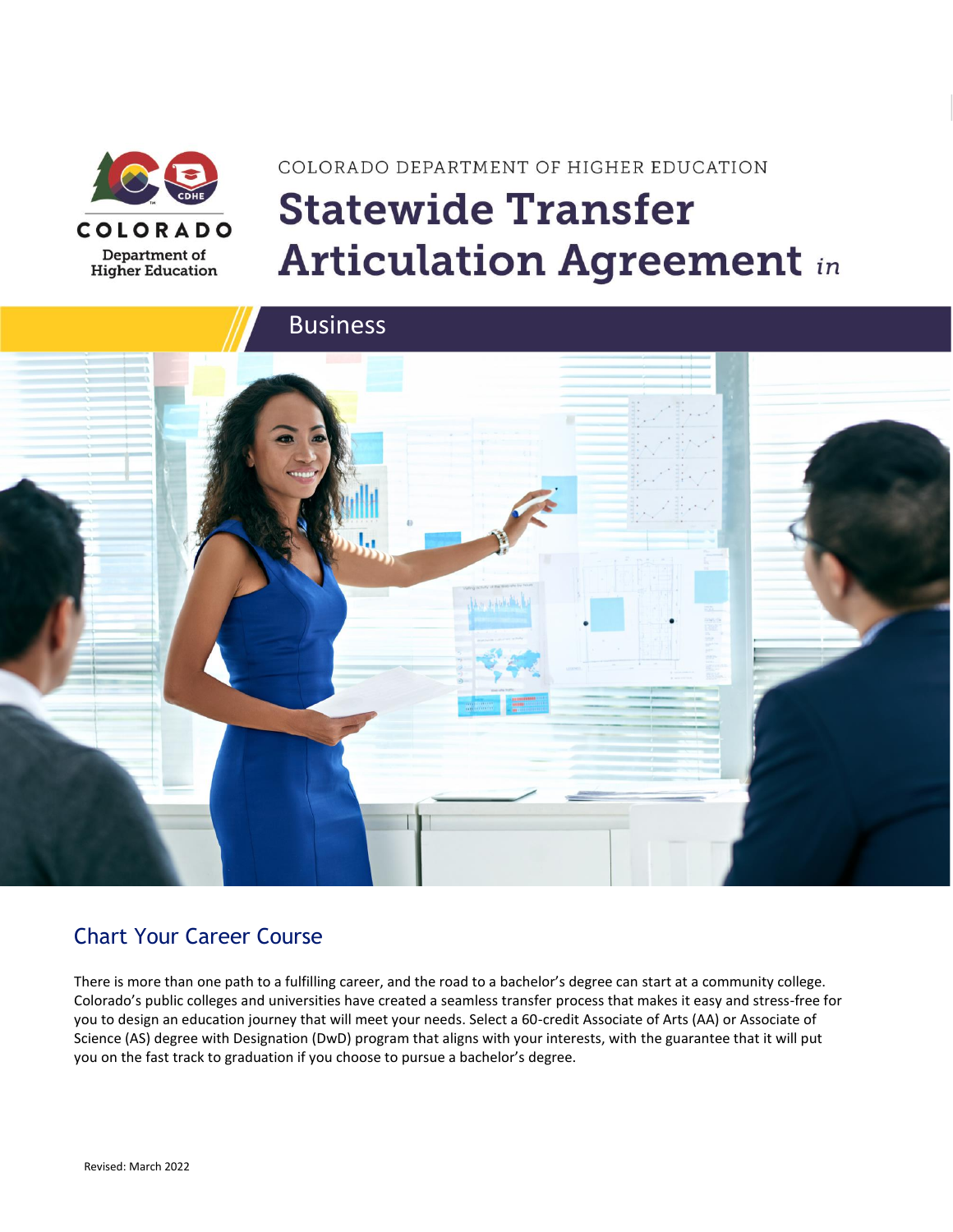### Introduction

Do you have a keen interest in what makes business ventures successful? Have you dreamed of owning or being part of a thriving company one day? A Business program can be a first step in making that dream a reality. You will learn fundamental principles of business management, which can be applied to nearly every industry and lead to opportunities in consulting, sales, operations management, and nonprofit organization leadership. There are a variety of roles you could pursue with a Business degree, including human resources director, office manager, and customer service representative.

In an associate program in Business, you will explore business principles and decision-making practices. This degree is transferable to universities offering bachelor's degrees in Business Administration.

The first year of a Business program will include math and English courses to meet general education requirement. The completion of introductory math and English courses in our first year is proven to greatly increase your likelihood of crossing the graduation stage, boosting your momentum along the academic pathway you select. Other general education courses on your pathway will cover topics in Arts and Humanities, History, Social and Behavioral Sciences, and Natural and Physical Sciences.

Program-specific courses may begin as soon as your first semester. These courses will become more advanced as you move along your degree pathway. Through this sequence of courses, your knowledge of business principles will grow and deepen. Coursework will include Introduction to Business, Business Statistics, and Macro Economics. After completing a 60-credit associate degree, your degree pathway can continue with guaranteed transfer to a college that offers bachelor's degree

#### **Degree Pathway Knowledge & Skills**

- Accounting/Financial operations
- Resource management
- Data analysis
- Critical thinking
- Problem solving
- Organizational skills
- **Business ethics**
- Oral and written communication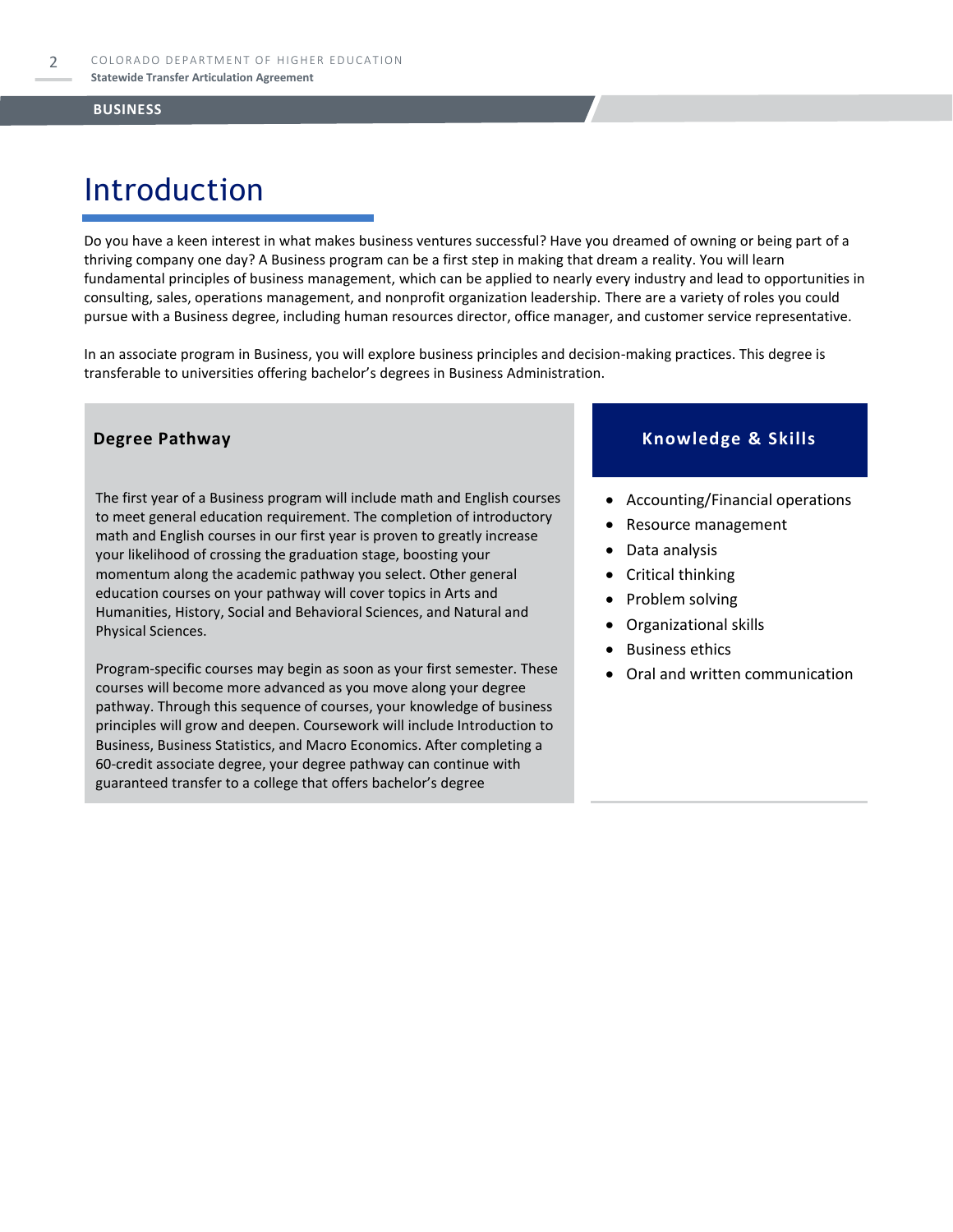# Participating Institutions

#### **Earn an Associate Degree with Designation (DwD)**

*From one of these Colorado public community/junior colleges*

- **Aims Community College** [A.A. Business] **Arapahoe Community College** [A.A. Business] **Colorado Mountain College** [A.A. Business] **Colorado Northwestern Community College** [A.A. Business] **Community College of Aurora** [A.A. Business] **Community College of Denver** [A.A. Business] **Front Range Community College** [A.A. Business] **Lamar Community College** [A.A. Business]
- **Morgan Community College** [A.A. Business] **Northeastern Junior College** [A.A. Business] **Otero College** [A.A. Business] **Pikes Peak Community College** [A.A. Business] **Pueblo Community College** [A.A. Business] **Red Rocks Community College** [A.A. Business] **Trinidad State College** [A.A. Business]

#### **Earn a Bachelor's Degree**

*From one of these Colorado public four-year institutions*

#### **Adams State University**

[B.A. Business Administration; emphases in Advertising, Business Teacher Education, General Business, or International Business; B.S. Business Administration; emphases in Accounting, Agribusiness, Economics, Finance, General Business, Health Care Administration, Management, Management Information Systems, Marketing, or Small Business Management]

#### **Colorado Mesa University**

[Bachelor of Business Administration (B.B.A.); concentrations in Business Economics, Emerging Markets, Energy Management/Landman, Entrepreneurship, Finance, Hospitality Management, Human Resource Management, Information Systems, Insurance, Management, Managerial Informatics, or Marketing]

**Colorado Mountain College** *(as four-year institution)* [B.S. Business Administration]

**Colorado State University-Ft Collins**  [B.S. Business Administration]

#### **Colorado State University-Global Campus**

[B.S. Business Management]

#### **Colorado State University-Pueblo**

[B.S. Business Administration; majors in Management, Accounting or Economics]

#### **Fort Lewis College**

[B.A. Business Administration; Business Administration option]

#### **Metropolitan State University of Denver**

[B.S. Accounting; B.S. Banking; B.S. Computer Information Systems; B.A. Entrepreneurship; B.S. Finance; B.A. Global Business Studies; B.S. International Business; B.S. Management; B.S. Marketing]

#### **University of Colorado Boulder**

[B.S. Business Administration]

#### **University of Colorado Colorado Springs**

[B.S. Business; emphases in Accounting, Business Administration, Finance, Human Resources Management, Information Systems, International Business, Management, Marketing, PGA Golf Management, Service Management, or Sport Management]

#### **University of Colorado Denver**

[B.S. Business Administration; emphases in Accounting, Finance, Financial Management, Human Resources Management, Information Systems, International Business, Management, Marketing, Risk & Entrepreneurship, or Sports Business]

#### **University of Northern Colorado**

[B.S. Business Administration; all emphases]

#### **Western Colorado University**

[B.A. Business Administration]

3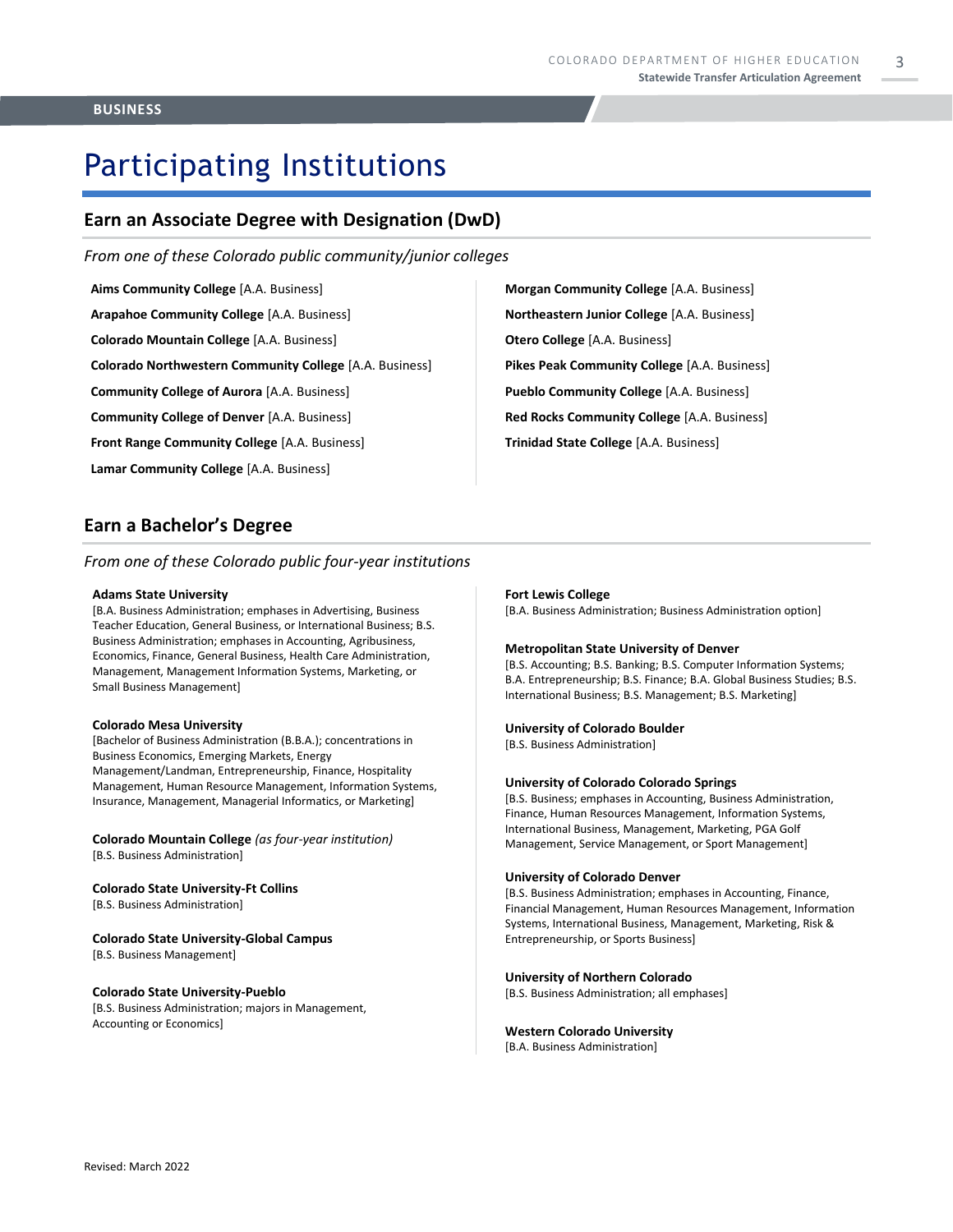# Prescribed Curriculum

### BUSINESS

| Required Courses that Fulfill General Education Requirements<br><b>37 CREDIT HOURS</b> |                        |                                           |                                                                                                                   |  |
|----------------------------------------------------------------------------------------|------------------------|-------------------------------------------|-------------------------------------------------------------------------------------------------------------------|--|
|                                                                                        | Credit<br><b>Hours</b> | <b>Community College</b><br>Course No.    | <b>Course Title or Category</b>                                                                                   |  |
| (Written)<br><b>Communication</b>                                                      | 3                      | ENG 121/1021                              | English Composition I (GT-CO1)                                                                                    |  |
|                                                                                        | 3                      | ENG 122/1022                              | English Composition II (GT-CO2)                                                                                   |  |
| <b>Mathematics</b>                                                                     | 4                      | MAT 121/1340<br><b>OR</b><br>MAT 123/1320 | College Algebra (GT-MA1)<br><b>OR</b><br>Finite Mathematics (GT-MA1)                                              |  |
|                                                                                        | 4                      | MAT 125/1400                              | Survey of Calculus (GT-MA1) OR a higher-level Calculus course                                                     |  |
| <b>Arts &amp; Humanities</b>                                                           | 6                      |                                           | Two GT Pathways Arts & Humanities courses from the following<br>AH Categories: GT-AH1, GT-AH2, GT-AH3, or GT-AH4) |  |
| <b>History</b>                                                                         | 3                      |                                           | One GT Pathways History course (GT-HI1)                                                                           |  |
| Social &<br><b>Behavioral Sciences</b>                                                 | 3                      | ECO 201/2001                              | Principles of Macroeconomics (GT-SS1)                                                                             |  |
|                                                                                        | 3                      | ECO 202/2002                              | Principles of Microeconomics (GT-SS1)                                                                             |  |
| Natural &<br><b>Physical Sciences</b>                                                  | 8                      |                                           | Two GT Pathways Natural & Physical Sciences courses (GT-SC1, GT-<br>SC2), one must be with laboratory (GT-SC1)    |  |

### Additional Required Courses **23** CREDIT HOURS

|  | <b>Credit</b><br><b>Hours</b> | Course No.   | <b>Course Title</b>                               |  |
|--|-------------------------------|--------------|---------------------------------------------------|--|
|  | 4                             | ACC 121/1021 | <b>Accounting Principles I</b>                    |  |
|  | 4                             | ACC 122/1022 | <b>Accounting Principles II</b>                   |  |
|  | 3                             | BUS 115/1015 | Introduction to Business                          |  |
|  | 3                             | BUS 216/2016 | Legal Environment of Business                     |  |
|  | 3                             | BUS 217/2017 | <b>Business Communications and Report Writing</b> |  |
|  | 3                             | BUS 226/2026 | <b>Business Statistics</b>                        |  |
|  | 3                             | COM 115/1150 | <b>Public Speaking</b>                            |  |

Total **60** CREDIT HOURS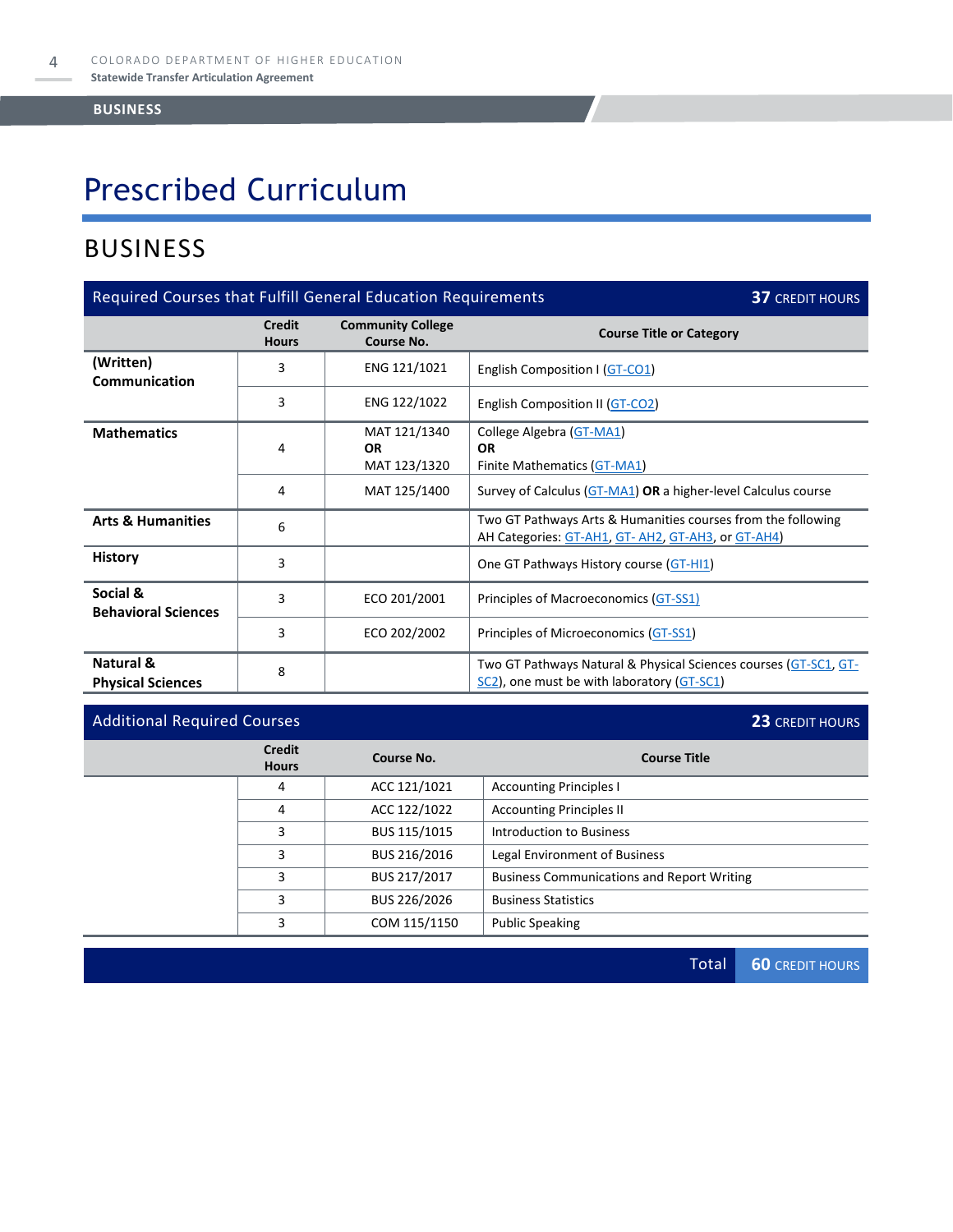# Course Planner

### BUSINESS DEGREE PLAN

#### STUDENT NAME

| Institution:                   |                   |                     |                     |                  |  |
|--------------------------------|-------------------|---------------------|---------------------|------------------|--|
| Semester                       | <b>Course No.</b> | <b>Course Title</b> | <b>Credit Hours</b> | <b>Completed</b> |  |
|                                |                   |                     |                     |                  |  |
|                                |                   |                     |                     |                  |  |
|                                |                   |                     |                     |                  |  |
|                                |                   |                     |                     |                  |  |
|                                |                   |                     |                     |                  |  |
|                                |                   |                     |                     |                  |  |
| <b>Total Credits Completed</b> |                   |                     |                     |                  |  |

| Institution:                   |                   |                     |                     |                  |  |
|--------------------------------|-------------------|---------------------|---------------------|------------------|--|
| Semester                       | <b>Course No.</b> | <b>Course Title</b> | <b>Credit Hours</b> | <b>Completed</b> |  |
|                                |                   |                     |                     |                  |  |
|                                |                   |                     |                     |                  |  |
|                                |                   |                     |                     |                  |  |
|                                |                   |                     |                     |                  |  |
|                                |                   |                     |                     |                  |  |
|                                |                   |                     |                     |                  |  |
| <b>Total Credits Completed</b> |                   |                     |                     |                  |  |

| Institution:                   |                   |                     |                     |                  |  |
|--------------------------------|-------------------|---------------------|---------------------|------------------|--|
| Semester                       | <b>Course No.</b> | <b>Course Title</b> | <b>Credit Hours</b> | <b>Completed</b> |  |
|                                |                   |                     |                     |                  |  |
|                                |                   |                     |                     |                  |  |
|                                |                   |                     |                     |                  |  |
|                                |                   |                     |                     |                  |  |
|                                |                   |                     |                     |                  |  |
|                                |                   |                     |                     |                  |  |
| <b>Total Credits Completed</b> |                   |                     |                     |                  |  |

| Institution:                   |                   |                     |                     |                  |  |
|--------------------------------|-------------------|---------------------|---------------------|------------------|--|
| Semester                       | <b>Course No.</b> | <b>Course Title</b> | <b>Credit Hours</b> | <b>Completed</b> |  |
|                                |                   |                     |                     |                  |  |
|                                |                   |                     |                     |                  |  |
|                                |                   |                     |                     |                  |  |
|                                |                   |                     |                     |                  |  |
|                                |                   |                     |                     |                  |  |
|                                |                   |                     |                     |                  |  |
| <b>Total Credits Completed</b> |                   |                     |                     |                  |  |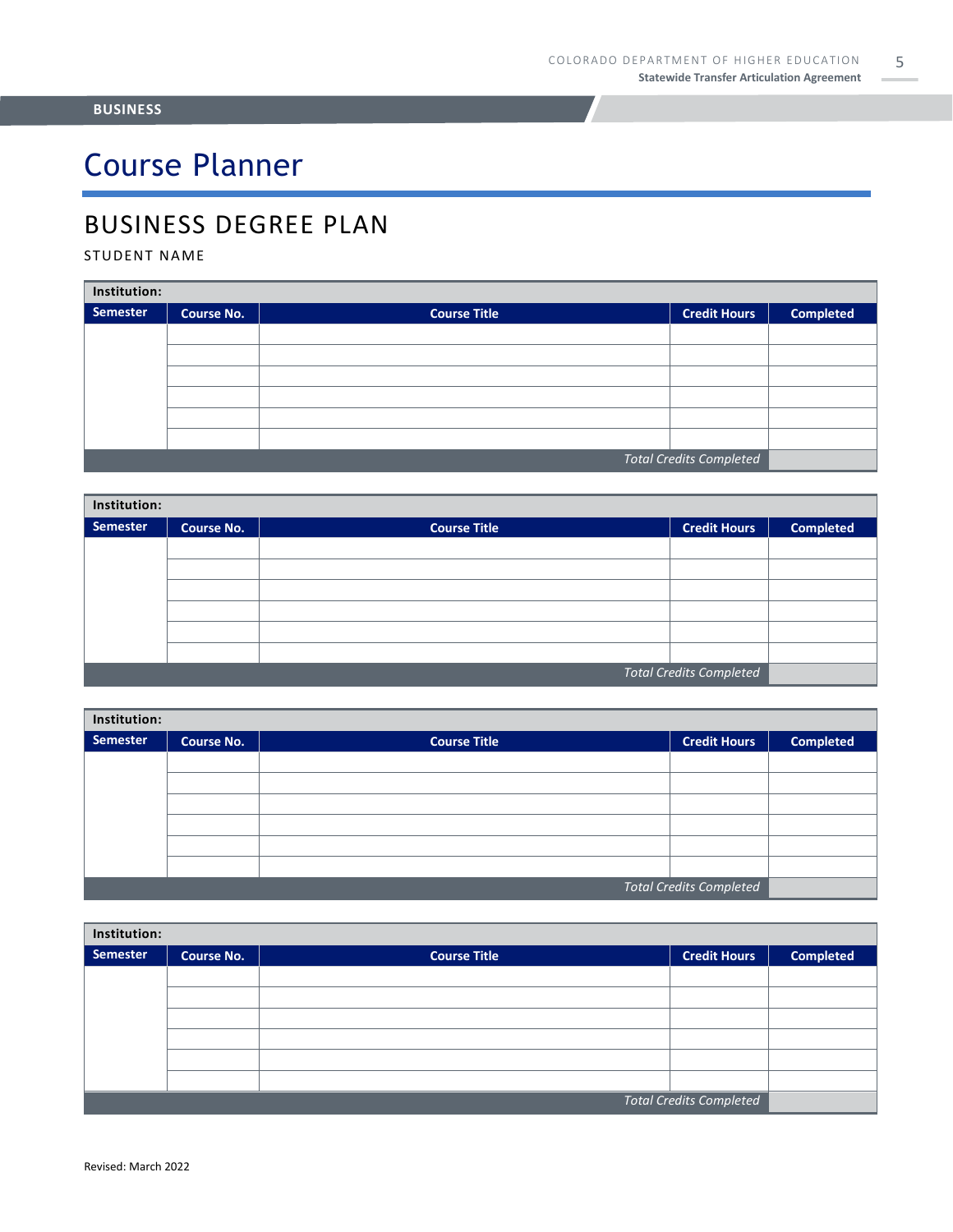### Contractual Language

#### **INTRODUCTION**

A statewide transfer articulation agreement identifies the community college courses students need to take in order to graduate from a community college with a 60-credit Associate of Arts (AA) or Associate of Science (AS) degree with designation (DwD). Students are responsible for informing the admissions counselor or transfer advisor at their receiving four-year institution that they are completing a DwD.

It is important for students to understand that completion of an AA or AS degree within two years requires them to complete an average of 15 credits per semester (or 30 credits per year). Also, research shows that students who take classes in their major area within their first 30 credit hours are more likely to persist and graduate.

The guarantees and limitations below describe the minimum requirements to which all participating institutions have agreed. Students who believe an institution is not meeting the guarantees described below can file a complaint with the [CDHE.](https://highered.colorado.gov/filing-student-complaint)

#### **GUARANTEES**

Students who complete a DwD pursuant to the prescribed curriculum in this statewide transfer articulation agreement **and** pass all 60 credits with a C- or higher **and** are admitted to the receiving institution's corresponding degree program (see cover page) are guaranteed the following:

- 1. Junior standing with no more than 60 remaining credits to meet the graduation requirements for the baccalaureate degree program covered by this articulation agreement.
- 2. Completion of the receiving institution's lower division general education requirements as defined by the GT Pathways curriculum.
- 3. The same graduation requirements as students who begin and complete this degree program at the four-year institution.
- 4. Admission to all Colorado public baccalaureate awarding institutions (*except* Colorado School of Mines) is guaranteed to applicants who have completed any AA or AS degree from a Colorado public two-year institution after high school graduation, provided certain requirements are met. To see these requirements, please refer to the Colorado Commission on Higher Education's Admissions [Standards Policy](https://highered.colorado.gov/sites/highered/files/2020-03/i-partf_0.pdf), section titled "Guaranteed Transfer Admissions" [here.](https://highered.colorado.gov/educators/policy-funding/cche-policies-procedures) Please note: Students transferring to a University of Colorado institution (Boulder, Colorado Springs, Denver) must satisfy the CU System's MAPS (Minimum Academic Preparation Standards) requirement.
- 5. Per the Commission's [Prior Learning Assessment](https://highered.colorado.gov/sites/highered/files/2020-03/i-partx.pdf) policy, section 2.07, and pursuant to Colorado Revised Statutes §23-1-108 (7)(b)(II)(A), "a state institution of higher education that admits as a junior a student who holds an associate of arts degree, associate of applied science degree, or associate of science degree that is the subject of a statewide degree transfer agreement shall not require the student to complete any additional courses to fulfill general education requirements", and that the receiving institution of higher education is responsible for the total cost of tuition "for any credit hours that exceed the total credit hours required for a native student or that extend the total time to receive the degree beyond that required for a native student".
- 6. The Commission's Prior Learning Assessment policy also states "every Colorado public institution of higher education shall accept in transfer from within the institution and from other state institutions of higher education prior learning assessment credit awarded for GT Pathways requirements" (section 3.01), and "Colorado public institutions of higher education shall not prohibit students from meeting general education/GT Pathways requirements with prior learning assessment credit" (section 3.02).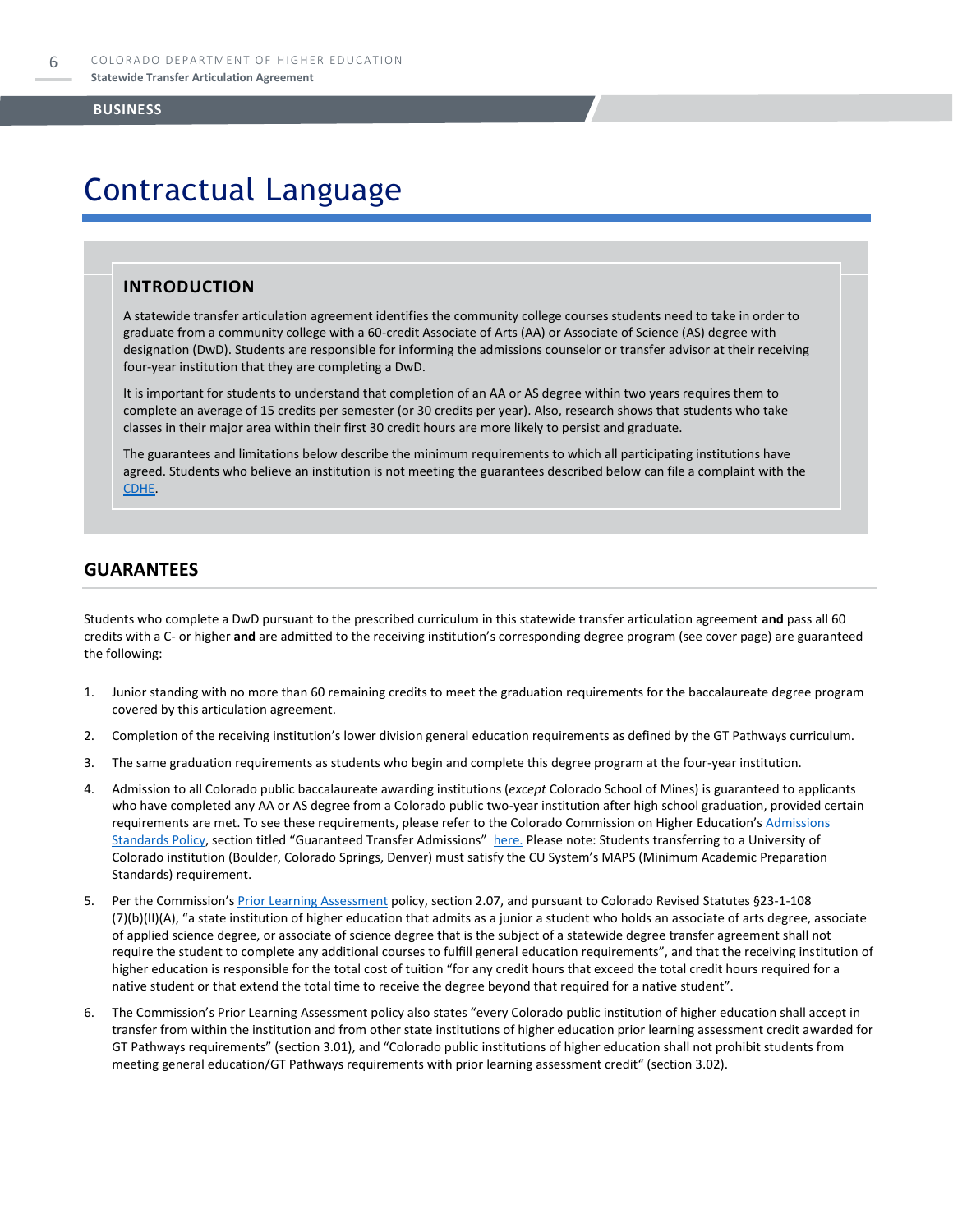#### **LIMITATIONS**

- 1. Students must meet all admission and application requirements at the receiving institution including the submission of all required documentation by stated deadlines. Students are advised to consult with the Office of Admissions at the institution to which they intend to transfer.
- 2. Only courses with grades of C- or higher are guaranteed to transfer.
- 3. Admission to a receiving institution does not guarantee enrollment in a specific degree program. Some programs at receiving institutions have controlled entry due either to space limitations or academic requirements.
- 4. The credit and course transfer guarantees described in this agreement apply to the specific degree programs covered by this agreement (see cover page). If the student changes majors, receiving institutions will evaluate application of the courses designated in this agreement to other degree programs on a course-by-course basis.
- 5. Students are allowed to use credits awarded by exam, such as AP (Advanced Placement) and IB (International Baccalaureate), as long as those exams are listed on the exam table[s here,](https://highered.colorado.gov/get-credit-for-what-you-already-know) or may use challenge exams to fulfill GT Pathways requirements (not necessarily major requirements) and those credits are guaranteed to transfer and apply to GT Pathways requirements at the receiving institution per the Colorado Commission on Higher Education's Policy I, X: Prior Learning Assessment. See the [entire policy](https://highered.colorado.gov/sites/highered/files/2020-03/i-partx.pdf) for more information.
- 6. The receiving institution shall accept all applicable credits earned within ten years of transfer to the receiving institution. Credits earned more than ten years earlier will be evaluated on a course-by-course basis.
- 7. All the courses a student needs to take in the associate degree program covered by this statewide transfer articulation agreement are listed in the prescribed curriculum. Course substitutions are allowed as long as the student and both the sending and receiving institutions agree to the substitution; such agreement should be documented in writing and the student should keep a copy until the baccalaureate degree is conferred. Note that if students substitute a course, then this is no longer a statewide agreement and some of the guarantees are only for the receiving institution that agreed to the substitution. **Any additional courses taken in the discipline covered by this agreement might not count toward the requirements of the major at the receiving institution.** Students can avoid this problem by taking no more courses in the discipline beyond those identified in the prescribed curriculum. STUDENTS SHOULD CONSULT THE PROGRAM ADVISOR AT THE RECEIVING INSTITUTION FOR GUIDANCE. Any advisement from an academic advisor should be obtained IN WRITING.
- 8. Students seeking K-12 teacher licensure may not use this agreement because teacher preparation programs have different requirements for educator licensure.

*Because of the limitations above, students must consult with the Office of Admissions at the institution to which they are transferring.*

#### **Addendum to Agreement**

Students who do not complete an AA/AS degree can use the prescribed curriculum in a statewide transfer articulation agreement as a common advising guide for transfer to all public institutions that offer the designated bachelor's degree program. Please note the following:

- 1. Students are guaranteed application of general education courses completed with a C- or higher in the prescribed curriculum in this agreement up to the established maximum in each GT Pathways content area.
- 2. Except in special cases (e.g., the partial completion of a required sequence of courses or variation in the number of credit hours institutions award for course equivalents), students can expect that courses specified within the prescribed curriculum in this agreement, successfully completed with a C- or higher, will fulfill the relevant course requirements in the designated major.
- 3. Receiving institutions will evaluate all courses other than those specified in this agreement on a course-by-course basis.

Students transferring without a completed AA/AS degree must consult with the Office of Admissions at the institution to which they are transferring to review the issues identified above, and to make sure they meet all admission and application requirements at the receiving institution, including the submission of all required documentation by stated deadlines.

This agreement will be reviewed by disciplinary faculty no less frequently than every five years. *The agreement will remain in force until such time as it is formally modified or terminated.*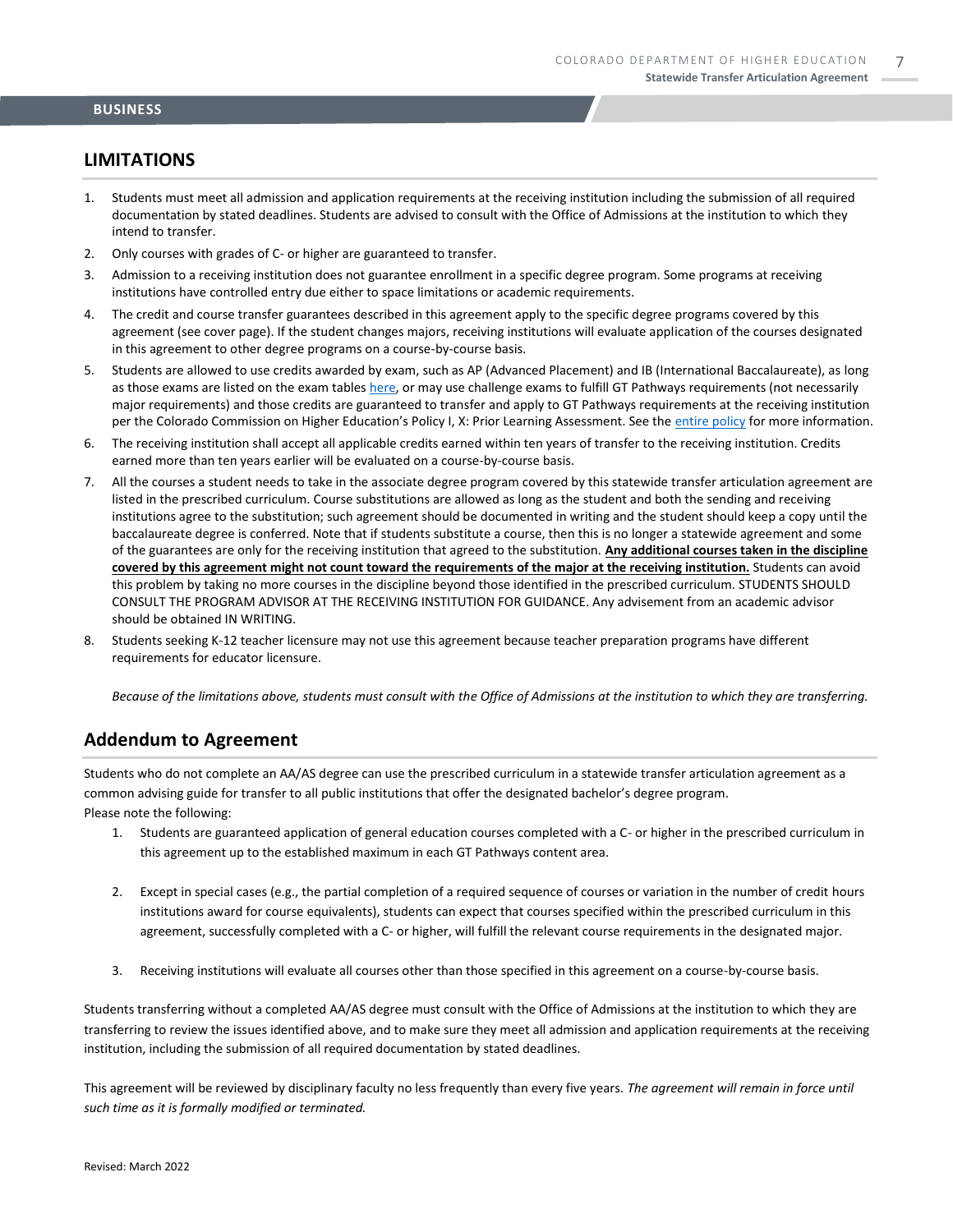#### **Statewide Transfer Articulation Agreement**

#### **BUSINESS**

The Department of Higher Education – in consultation with the General Education Council – may make minor technical changes to this agreement on behalf of participating institutions. The most current version of the agreement can be found on the [CDHE website.](https://highered.colorado.gov/transfer-degrees) Institutions that wish to join or withdraw from this agreement should consult the Division of Academic Affairs at the Colorado Department of Higher Education. Terms and processes are outlined in the Commission's policy on Statewide Transfer and GT Pathways, available at the [CDHE website.](https://highered.colorado.gov/educators/policy-funding/general-education-ge-council/gtpathways/transfer-agreements)

A paper or hard copy of this document may not be the most current version of the agreement—check th[e website](https://highered.colorado.gov/transfer-degrees) of the Colorado Department of Higher Education for the most current version.

*Signatures from institutional/system Chief Academic Officers for all participating institutions, as listed on the cover page, have signed this agreement. Signatures of Chief Academic Officers, who possess or have been delegated authority to enter into this agreement on behalf of their institution or institutions (in some cases by the institutional or system governing board), are on file in the Division of Academic Affairs at the Colorado Department of Higher Education.*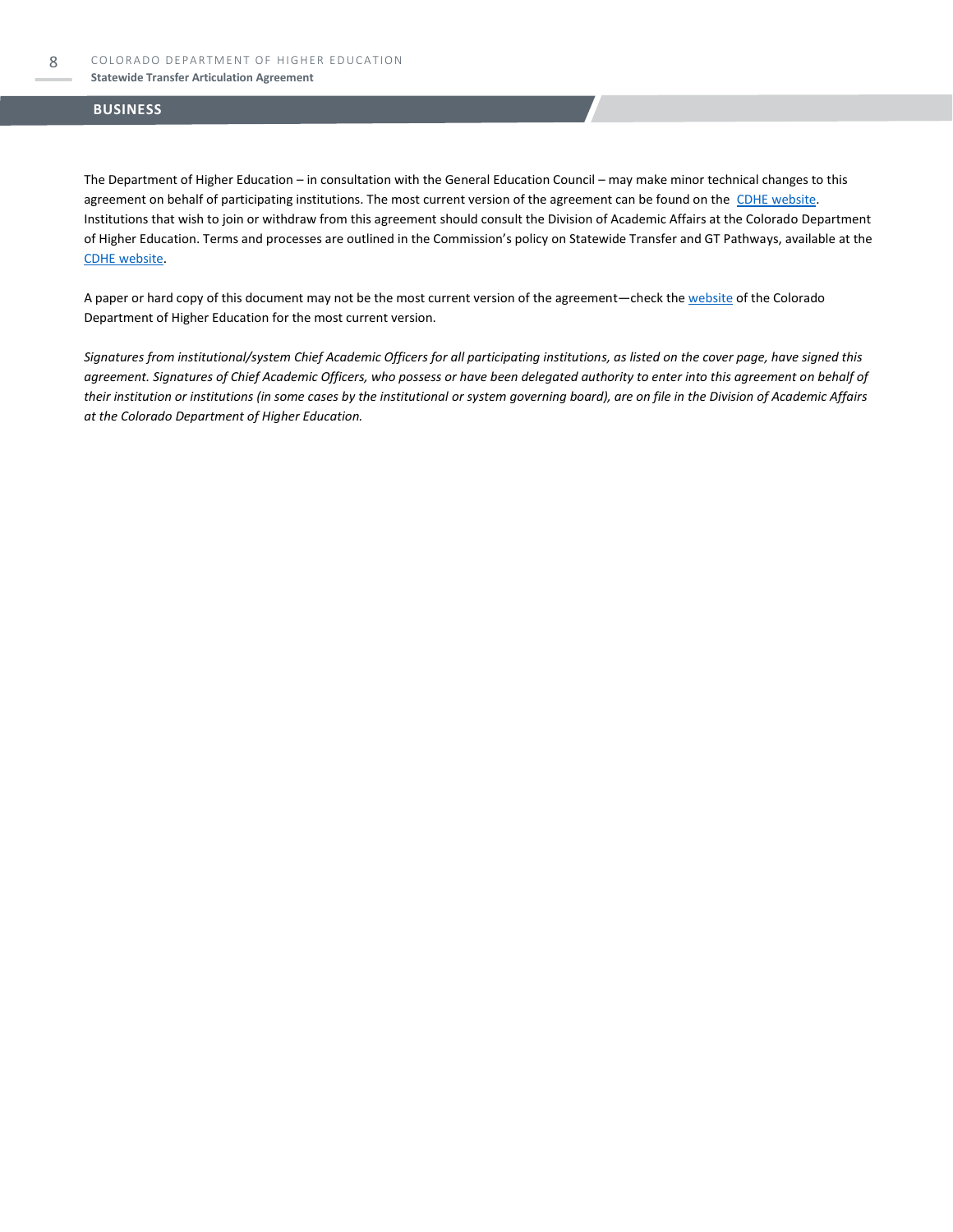

**Prepared by the Colorado Department of Higher Education under the Executive Leadership of Dr. Angie Paccione.**

October 2020

1600 Broadway, Suite 2200, Denver, CO 80202

*In partnership with Colorado Institutions of Higher Education*

**HISTORY OF REVISIONS TO AGREEMENT**:

- 2011-01-07 Approved by CCHE.
- 2016-08 Cover page revised: added only CCs who are participating and degree titles; some formatting adjustments. 2016-12 Formatting edits made; UNC degree changed to B.S.
- 
- 2017-01 Formatting changes made to cover page; paragraph 8 added to Limitations section; removed teacher licensure paragraph in Prescribed Curriculum; added updated Addendum to Agreement section.
- 2017-03 Revisions made to Introduction, Guarantees, and Limitation sections.
- 2017-08 Added content areas in parenthesis.
- 2017-11 Adjusted CSU for finance concentration only.
- 2018-04 Removed finance concentration only from CSU.

<sup>•</sup> 2018-11 – Revisions made to Introduction and Limitations sections. Paragraphs 5 & 6 added to Guarantees section to reflect changes made to CCHE Prior Learning Assessment policy.